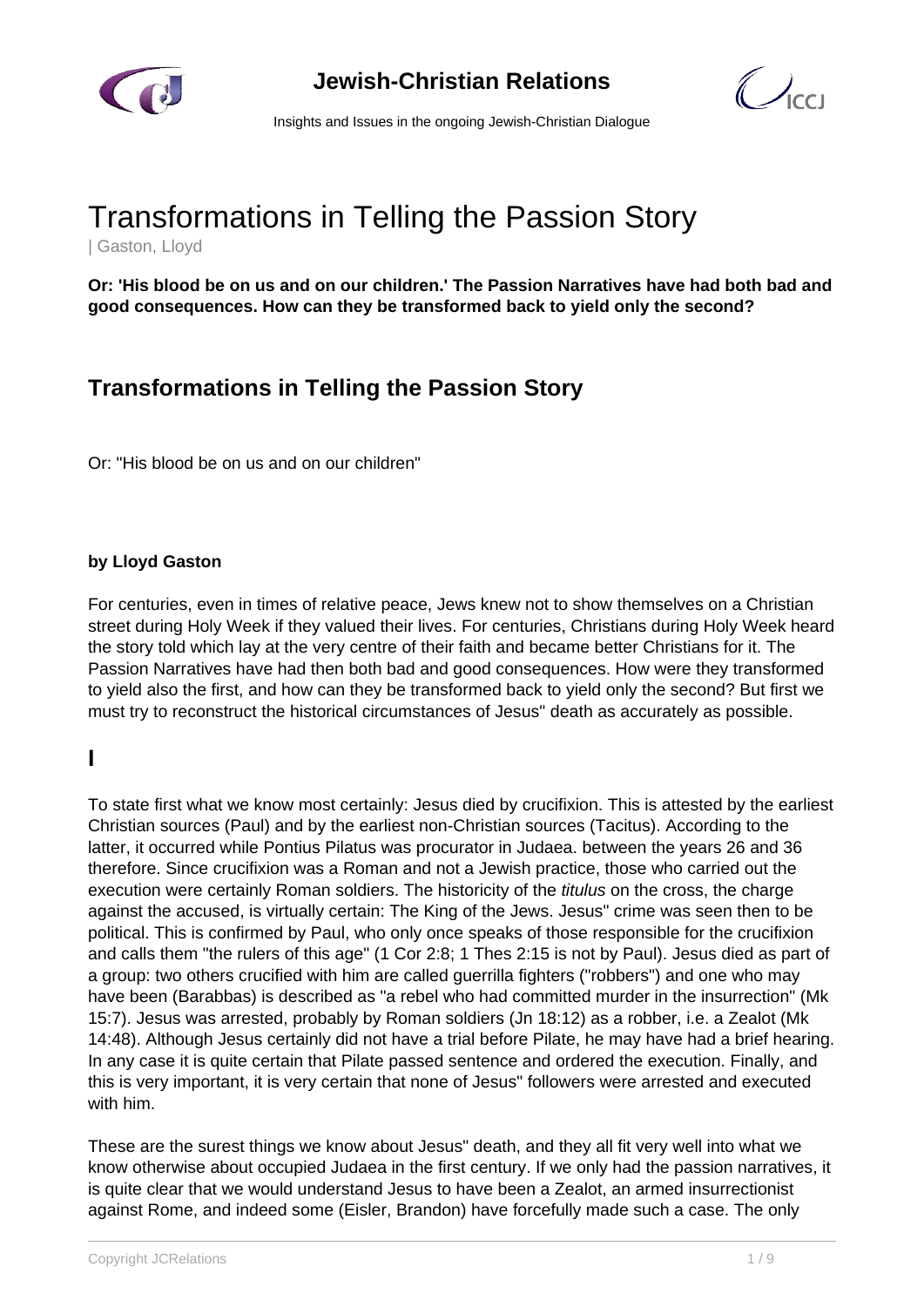thing which stands against it is the troubling fact that Jesus" followers were not included. On the other hand, if we had only the sayings of Jesus, all the parables and prophetic sayings and the like, removed from their context in the gospels, it would never occur to anyone knowing early Judaism to predict that the one who said them would die on a cross. One recent writer (Harvey) has put the dilemma this way: "On the one hand, the events and legal procedures leading up to Jesus" death can be established with reasonable certainty as implications of the bare statement that he was crucified.... On the other hand, it seems incredible that the person condemned on this charge was Jesus of Nazareth."

We move now to aspects of the passion narratives which are highly improbable, not to say incredible.

- 1. Jesus "was one of the rare Jews of his day who believed in love, mercy, grace repentance, and the forgiveness of sin," while on the other hand, "Jews in general, and Pharisees in particular, would kill people who believed in such things" (Sanders, Jesus, 326f). Not only is it difficult if not impossible to find anything in the teaching of Jesus which would be offensive to Pharisees, but there are no Pharisees at all in the passion narratives (Jn l8:3 and Mt 27:62 are the exceptions). Actually, there is one Pharisee not recognized by the evangelists, "Joseph of Arimathea, a respected member of the Bet Din who was also himself looking for the Kingdom of God" (Mk 15:43). But the relationship between Jesus and Pharisees needs to be discussed more fully in another context.
- 2. The Jewish people as a whole, in the form of the crowd, turned against Jesus, and all cried for his crucifixion. On the contrary, the gospels emphasize the necessity of arresting Jesus secretly and at night "lest there be a tumult of the people" (Mk 14:2). While we cannot with confidence assert that Jesus was known to and popular with many of the inhabitants of Jerusalem, the opposite position has no historical basis at all and we must look for a purely theological explanation.
- 3. Pilate was personally convinced of Jesus" innocence but was weak and cowardly and vacillating and yielded to the pressure of the crowd. The only description we have of him by a contemporary calls him "a man of inflexible, stubborn, and cruel disposition,... a spiteful and angry person" and speaks of "his venality, his violence, his thefts, his assaults, his abusive behaviour, his frequent executions of untried prisoners, and his endless savage ferocity" (Philo, Legatio, 301f).
- 4. There was a Roman custom of releasing one condemned prisoner, whatever the crime, whomever a subject people wanted, whenever they had a festival (Mk l5 6), or alternatively, that the Jews had the custom of asking (Jn 18:39) and Pilate was eager to remind them of it so he could release someone. The entire scene before Pilate has an air of great unreality.
- 5. Jesus was arrested and executed, and Simon of Cyrene was coming in from the fields (Mk l5:2l), all on the l5 of Nisan, the first day of Passover. In all probability, John is right in dating Jesus" death before the Passover, on 14 Nisan, and the Last Supper was not a Passover meal.

Jesus was convicted of blasphemy before an official Jewish religious body presided over by the High Priest called the Sanhedrin. Part of the problem is terminological.

1. There was a Pharisaic institution called the Bet Din (boulé in Greek) which debated and decided on religious law, more of a senate than a court, which after 70 C.E. had an official standing in the eyes of the Romans. It had 71 members, all Pharisees of course, and we know the names of its president (Nasi) and vicepresident (Ab Bet Din) since its inception in 147 B.C.E. As part of a lay movement, it of course included no priests at all, to say nothing of the High Priest. It met in the Hall of Hewn Stone, never in a private house. Provisions concerning capital cases stated in the Mishnah include the following: they may not be tried at night, on a Sabbath or holy day or on the day before such; a verdict may not be pronounced on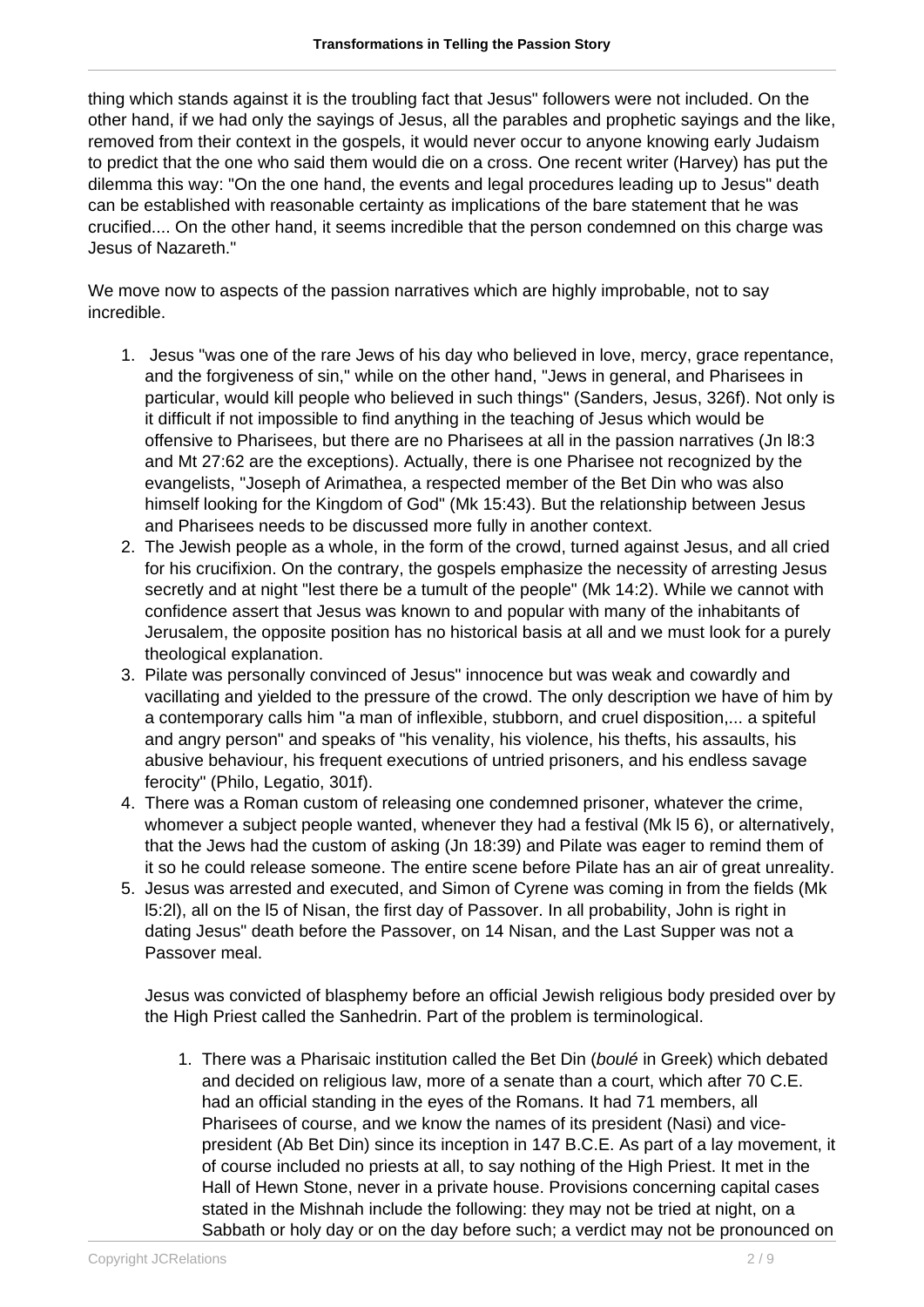the first day of the trial; voting begins with the youngest member, the president voting last; conviction requires the independent testimony of two witnesses, whose testimony must agree in all respects; testimony against oneself (confession) is not admissible; blasphemy is strictly defined as speaking aloud the Divine Name. Jesus clearly did not appear before this body.

- 2. The Greek word (sunedrion) should be translated "council" or in modern language an "ad hoc committee" and not as if it were a technical designation "Sanhedrin." We hear in Josephus and the New Testament of their being convened by kings, procurators, or High Priests. See e.g. Festus in Acts 25:12 or the High Priest at the death of James in the account cited below. Jesus might have been examined by a body of advisors to the High Priest Caiaphas or his father-in-law Annas or both.
- 3. The whole trial scene in the gospels has about it an air of unreality. There is nothing blasphemous or even offensive about claiming to be Messiah or Son of God. There is nothing in the public teaching of Jesus earlier in the gospels to prepare for the High Priest"s question, "Are you the Messiah?" and in any case Jesus is strangely hesitant about saying Yes ("You have said so"). The charge of speaking against the temple, which may actually have been the real offense, is dropped, because the false witnesses, whose testimony had been suborned, still could not agree. Finally, the "Sanhedrin trial" is not referred to at all in what follows; it leads nowhere in the plot of the story. It simply did not take place as described. We have looked at some almost certain facts and seen in the gospels some very incredible explanations of them. There was a high degree of certainty in both cases, positively and negatively. If we go on to state what we think really happened, it will be with a much less degree of probability. We shall look for analogous cases in occupied Judea of this period.

#### **II**

We will first hear what Josephus has to say about Theudas (cf. Acts 5:36) and the Egyptian (cf. Acts 21:38) and some unnamed prophets and magicians.

During the period when Fadus was procurator of Judea, a certain magician named Theudas persuaded the majority of the masses to take up their possessions and to follow him to the Jordan River. He stated that he was a prophet and that at his command the river would be parted and would provide them an easy passage. With this talk he deceived many. Fadus, however, did not permit them to reap the fruit of their folly, but sent against them a squadron of cavalry. These fell upon them unexpectedly, slew many of them and took many prisoners. Theudas himself was captured, whereupon they cut off his head and brought it to Jerusalem. (Ant XX, 97-98)

Magicians and deceivers called upon the mob to follow them into the desert. For they said that they would show them unmistakable marvels and signs that would be wrought in harmony with God"s design. Many were, in fact, persuaded and paid the penalty of their folly; for they were brought before Felix and he punished them. At this time there came to Jerusalem from Egypt a man who declared that he was a prophet and advised the masses of the common people to go out with him to the mountain called the Mount of Olives, which lies opposite the city at a distance of five furlongs. For he asserted that he wished to demonstrate from there that at his command Jerusalem"s walls would fall down, through which he promised to provide them an entrance into the city. When Felix heard of this he ordered his soldiers to take up their arms. Setting out from Jerusalem with a large force of cavalry and infantry, he fell upon the Egyptian and his followers, slaying four hundred of them and taking two hundred prisoners. The Egyptian himself escaped from the battle and disappeared. (Ant. XX. 167-172)

There is more resemblance to Jesus than is evident at first glance. It is probable that Jesus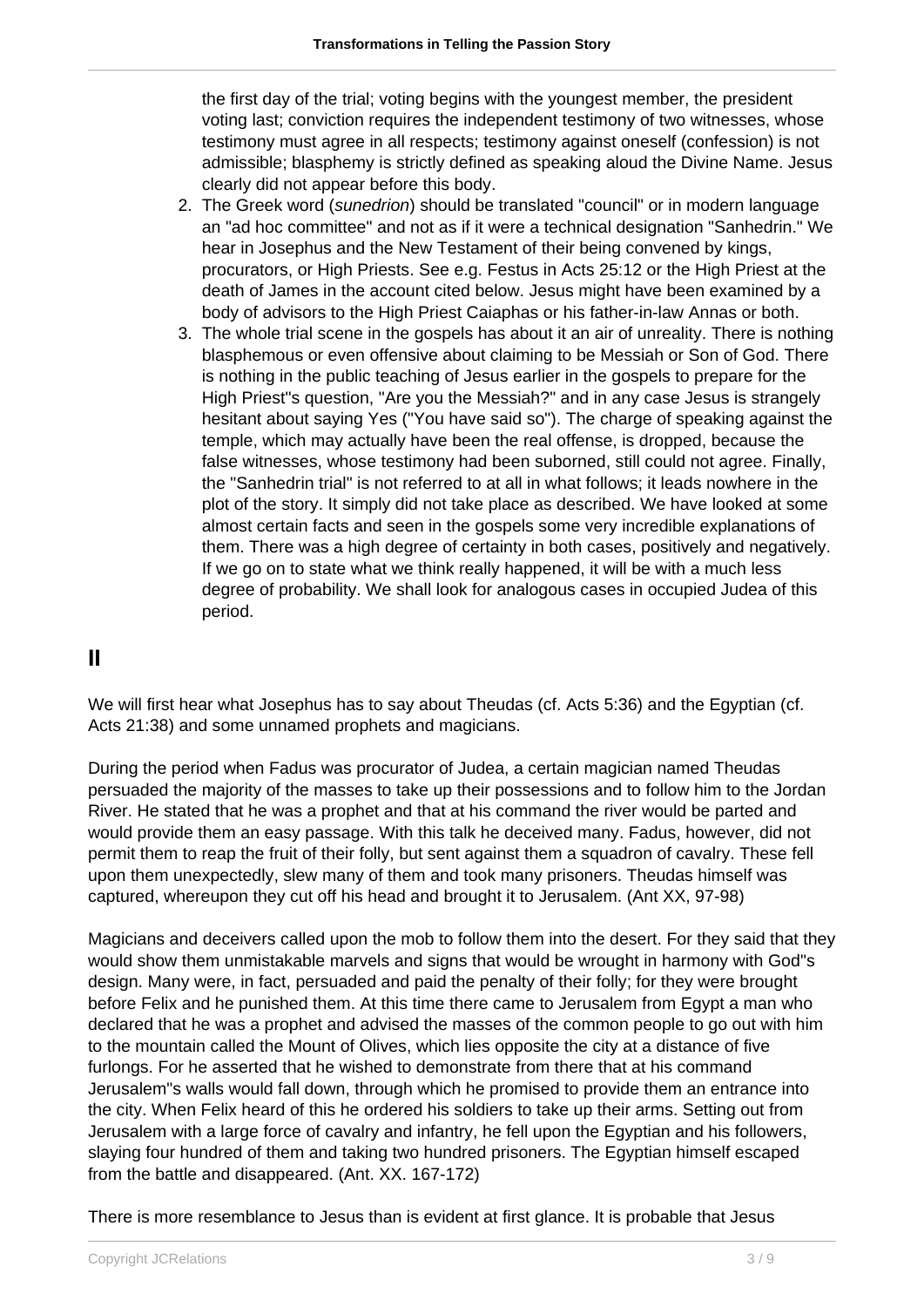thought of himself as a prophet or at least was thought to be so by others. It is highly probable that Jesus preached the near coming of the Kingdom of God as the eschatological restoration of Israel. It is highly probable that Jesus performed miracles and was therefore accused of being a magician (Greek goés). To be sure, Jesus" miracles were not great national ones, recalling Israel in the desert and the crossing of the Jordan and the collapse of Jericho"s walls, but he clearly hoped God would establish his end-time Kingdom in an analogous way. The main difference between Jesus and these signs-prophets: he was not seen to be as great a threat as Theudas or the Egyptian and his followers were not attacked.

But to some of the Jews the destruction of Herod"s army seemed to be divine vengeance, and certainly a just vengeance, for his treatment of John, surnamed the Baptist. For Herod had put him to death, though he was a good man and had exhorted the Jews to lead righteous lives, to practice justice toward their fellows and piety toward God, and so doing to join in baptism.... When others too joined the crowds about him, because they were aroused to the highest degree by his sermons, Herod became alarmed. Eloquence that had so great an effect on mankind might lead to some form of sedition, for it looked as if they would be guided by John in everything that they did. Herod decided therefore that it would be much better to strike first and be rid of him before his work led to an uprising, than to wait for an upheaval, get involved in a difficult situation and see his mistake. Though John, because of Herod"s suspicions, was brought in chains to Machaerus, the stronghold that we have previously mentioned, and there put to death, yet the verdict of the Jews was that the destruction visited upon Herod"s army was a vindication of John, since God saw fit to inflict such a blow on Herod. (Ant XVIII, 116-119)

Here a single individual is put to death, as was the case with Jesus. Popularity alone can be dangerous. With respect to motive, John 11:48 may not be far off the mark: "If we let him go on thus, everyone will believe in him, and the Romans will come and destroy both our holy place and our nation." Jesus was probably allied with and shared the same preaching as John the Baptist. In addition, much of his popularity stemmed from his fame as a miracle worker. Note how he was said to have been taunted on the cross as a miracle worker: "save yourself and come down from the cross.... He saved others; he cannot save himself" (Mk 15:30f). Indeed, it would be no great exaggeration to say that Jesus died because of his miracles.

The younger Ananus, who, as we have said, had been appointed to the high priesthood, was rash in his temper and unusually daring. He followed the school of the Sadducees, who are indeed more heartless than any of the other Jews, as I have already explained, when they sit in judgment. Possessed of such a character, Ananus thought that he had a favourable opportunity because Festus was dead and Albinus was still on the way. And so he convened a committee of judges and brought before them a man named James, the brother of Jesus who was called the Christ, and certain others. He accused them of having transgressed the law and delivered them up to be stoned. Those of the inhabitants of the city who were considered the most fair-minded and who were strict in observance of the law were offended at this. They therefore secretly sent to King Agrippa urging him, for this was not the first time that Ananus had acted unjustly, to order him to desist from any further such actions. Certain of them even went to meet Albinus, who was on his way from Alexandria, and informed him that Ananus had no authority to convene a committee without his consent. Convinced by these words, Albinus angrily wrote to Ananus threatening to take vengeance upon him. King Agrippa, because of Ananus" action, deposed him from the high priesthood which he had held for three months and replaced him with Jesus the son of Damnaeus. (Ant XX, l99-203)

This is a very interesting parallel. James had an informal meeting before advisors of the High Priest and was summarily executed. The Pharisees (those "who were strict in observance of the law", were so shocked by such behaviour that they managed to get Ananus deposed. So much for the Pharisees as those who put Jesus to death! We do not learn the specific charge against James, but perhaps we can learn something from the accounts of persecution in Acts. In every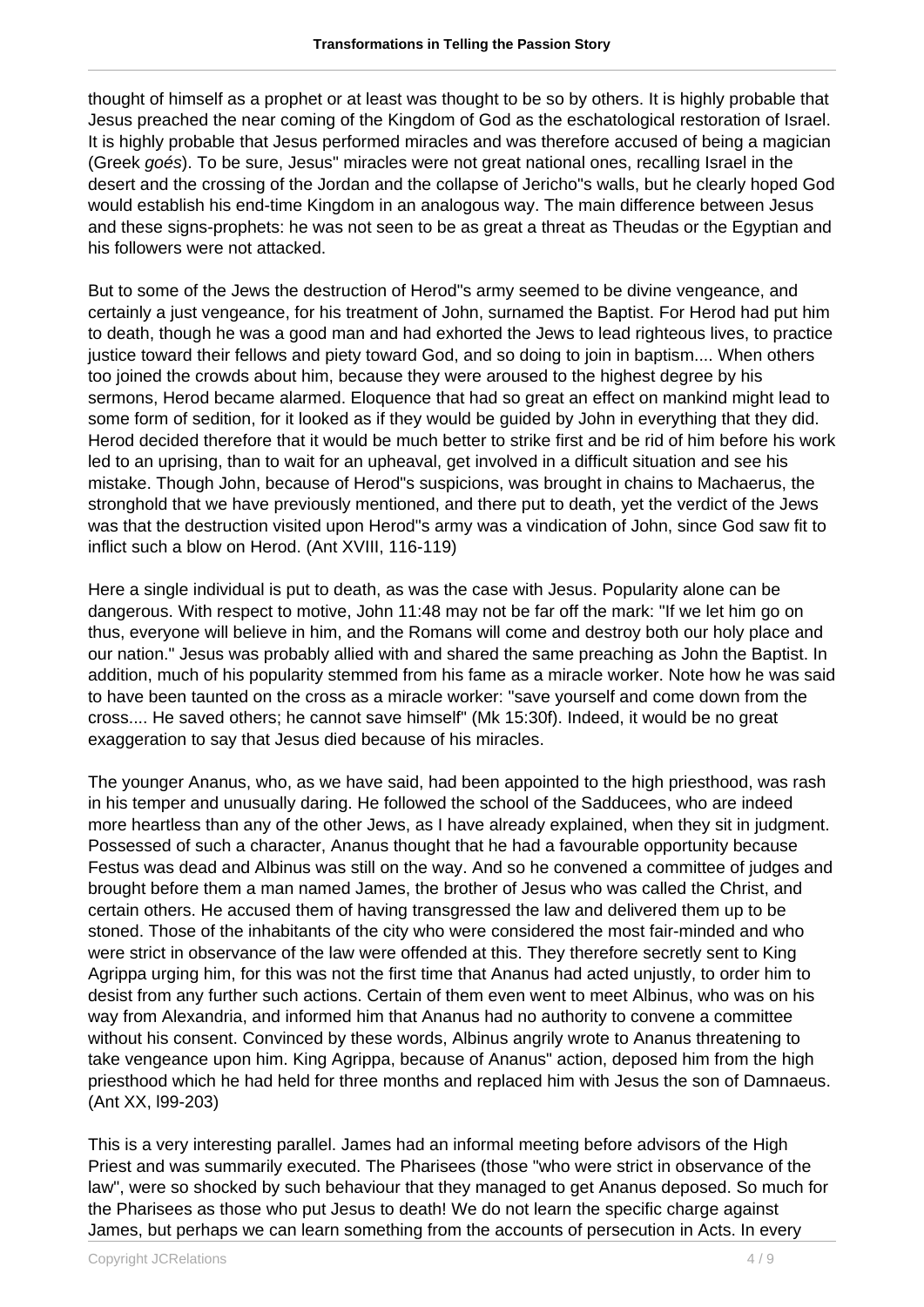case, the persecutors are the high priests, and often it is the Pharisees who defend the early church. Insofar as they were persecuted at all (cf. Acts 8:1), it was not for repeating the teaching of Jesus and it was not for their belief in Jesus as Messiah or the like, but it was for speaking against the temple and the law. Stephen was accused of "speaking against this holy place and the law; for we have heard him say that this Jesus of Nazareth will destroy this place and will change the customs which Moses delivered to us" (Acts 6:13f). Paul was accused of "teaching all the Jews who are among the Gentiles to forsake Moses, telling them not to circumcise their children or observe the customs" (Acts 21:21) and of "teaching men everywhere against the people and the law and this place; moreover he also brought Greeks into the temple and he has defiled this holy place" (Acts 21:28). To judge from Romans, Paul was not guilty of the charge, but to judge from Acts 7 Stephen was. Also Jesus was said to have predicted or even threatened the destruction of the temple (Mk 13:2; Jn 2:19), and although such a saying seems to go nowhere in his "trial" (Mk 14:58), it is a taunt to Jesus on the cross (Mk 15:29). Was it for this saying that Jesus died? We will look at one more parallel case, dealing with another Jesus.

Four years before the war, when the city was enjoying profound peace and prosperity, there came to the feast at which it is the custom of all Jews to erect tabernacles to God, one Jesus, son of Ananias, a rude peasant, who, standing in the temple, suddenly began to cry out, "A voice from the east, a voice from the west, a voice from the four winds, a voice against Jerusalem and the sanctuary, a voice against the bridegroom and the bride, a voice against all the people." Day and night he went about all the alleys with this cry on his lips. Some of the leading citizens, incensed at these ill-omened words, arrested the fellow and severely chastised him. But he, without a word on his own behalf or for the private ear of those who smote him, only continued his cries as before. Thereupon, the magistrates, supposing, as was indeed the case, that the man was under some supernatural impulse, brought him before the Roman governor; there, although flayed to the bone with scourges, he neither sued for mercy nor shed a tear, but, merely introducing the most mournful of variations into his ejaculation, responded to each stroke with "Woe to Jerusalem!" When Albinus, the governor, asked him who and whence he was and why he uttered these cries, he answered him never a word, but unceasingly reiterated his dirge over the city, until Albinus pronounced him a maniac and let him go. During the whole period up to the outbreak of war he neither approached nor was seen talking to any of the citizens, but daily, like a prayer that he had conned, repeated his lament, "Woe to Jerusalem!" He neither cursed any of those who beat him from day to day, nor blessed those who offered him food: to all men that melancholy presage was his one reply. His cries were loudest at the festivals. So for seven years and five months he continued his wail, his voice never flagging nor his strength exhausted, until in the siege, having seen his presage verified, he found his rest. For, while going his round and shouting in piercing tones from the wall, "Woe once more to the city and to the people and to the temple," as he added a last word, "and woe to me also," a stone hurled from the ballista struck and killed him on the spot. So with those ominous words still upon his lips he passed away. (B.J. VI, 300-309)

Speaking against the temple could get a person into trouble, especially in Jerusalem. And yet this Jesus, brought by the temple authorities before the Roman governor, was beaten but not executed. Why? Surely because he had no followers and was not even a potential threat. Jesus of Nazareth did have followers, but evidently not as many as Theudas, for they were not seen to be a real threat and were not molested. We need to look for an additional factor beyond the saying against the temple. We find it in the so-called "cleansing" of the temple. Here was a concrete action, probably intended as a prophetic sign, which was understood as a direct attack on the temple and sacrifices. This was very likely the immediate cause of Jesus arrest and execution.

## **III**

If the historical event was something like we have suggested, then how did transformation occur in telling the story? Even more important, why did the transformation occur? The historical event was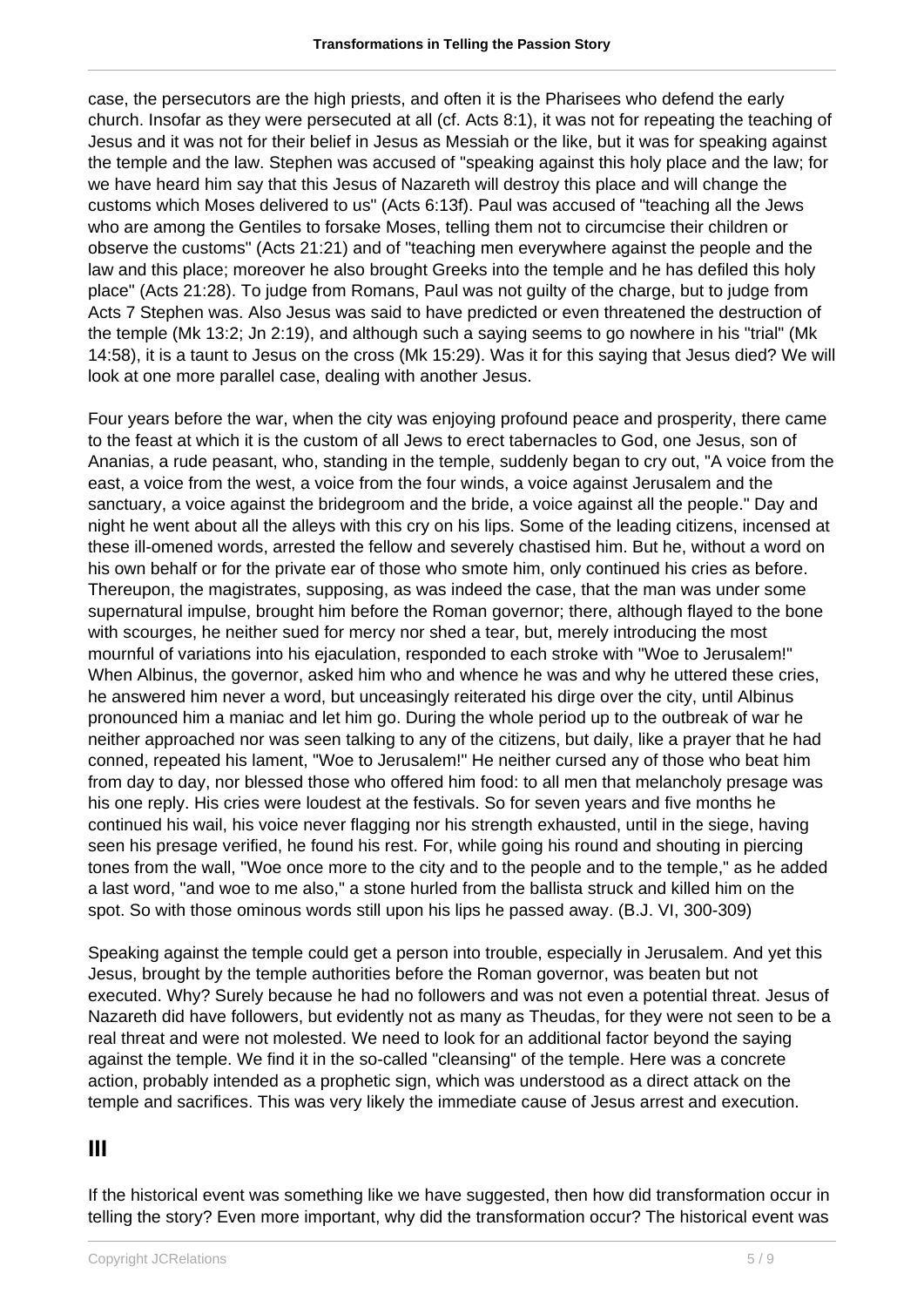interpreted, but what was the nature of the interpretation?

The "how" question can be answered briefly: it was by addition. Many scholars have been confident of their ability to recover from the text an earlier passion narrative, a "source" if you will. In Mark such a source may be found in 14:1-2, 10-11, 17-21, 26-27, 29-31, 43-46, 48-50, 53a; 15:1, 3-5, 15a, c, 21-24a, 26-30, 34-35, 36b-37, 39. Others have reconstructed an earlier passion source in Luke and in John. Of course such a source already contains much interpretation, but the point is that anything added to it is pure interpretation, having no correspondence to the historical events. The same thing is true of changes and additions Matthew has made to the Markan text. It is then possible to see tendencies; e.g. how the anti-Judaism develops from none in the Markan source to Mark to Matthew to the Gospel of Peter.

We can also consider general developments in the church during the period when the story was being transformed.

- 1. At first everything centred on the resurrection as eschatological event. Jesus had preached the Kingdom of God, saying that God would soon intervene decisively in history and establish his Kingdom, including the general resurrection of the dead; the early church saw in Easter an eschatological act of God in which one person was raised, thus confirming all the eschatological hopes. Jesus" death was not significant in itself but only the necessary prerequisite for his resurrection, and it was therefore also interpreted eschatologically.
- 2. As such, it was in accordance with the purposes of God revealed in Scripture, which could be used to interpret its significance.
- 3. At a somewhat later stage the death was interpreted in the light of the Pharisaic concept of the atoning value of the death of martyrs (seen most clearly in 4 Maccabees): it was "for our sins."
- 4. Then came the call of Paul and the beginning of the Gentile mission,
- 5. with its own special Christology.
- 6. The end of the generation which saw this Gentile success also witnessed the almost complete failure of the church"s preaching to Jews. These two factors made it necessary for the Gentile church to define itself in relationship to Israel and to establish their own legitimacy not only before the public but in their own minds, the election of the church as the people of God and the rejection of the Jews as those cut off from that people (cf. the position attacked in Rom 9-11). Finally,
- 7. the persecution of the church under Nero and
- 8. the disastrous defeat of Judea by the Romans left major impressions. All of these developments are reflected in the passion narratives.
- 1. The eschatological interpretation of the passion can be seen most clearly in the relationship between the eschatological discourse, Mark 13, and the passion narratives, Mk 14-15. The coming destruction of the temple (and thus the end of the world) is connected with Jesus" death in Mk 15:28 and 38, and it is probable that Mk 16:7-8 look forward to "the consummation of the age" (Mt 24:3) in the very near future. The "darkness at noon" (Mk 15:33) and the earthquake are eschatological portents, and Mt 27:52-53 even has a kind of general resurrection. The story is not told from the perspecexeg of what an observer on the scene would have seen but is filtered through the lens of the resurrection.
- 2. The use of Scripture to interpret events can perhaps best be seen in the double offering of drink. A narcotic dissolved in wine (Mk 15:22) is one of the facts, but vinegar (15:36) is part of the interpretation using Ps 69:22. Psalms of the suffering righteous one, especially Psalm 22, have had extensive influence on the telling of the story. We can also note the recurring "that the Scriptures might be fulfilled" (Mk 14:21, 27, 49; Mt 26:54, 27:9; Lk 22:22, 37).
- 3. That Jesus" death was "for our sins" is seen most clearly in the account of the last supper,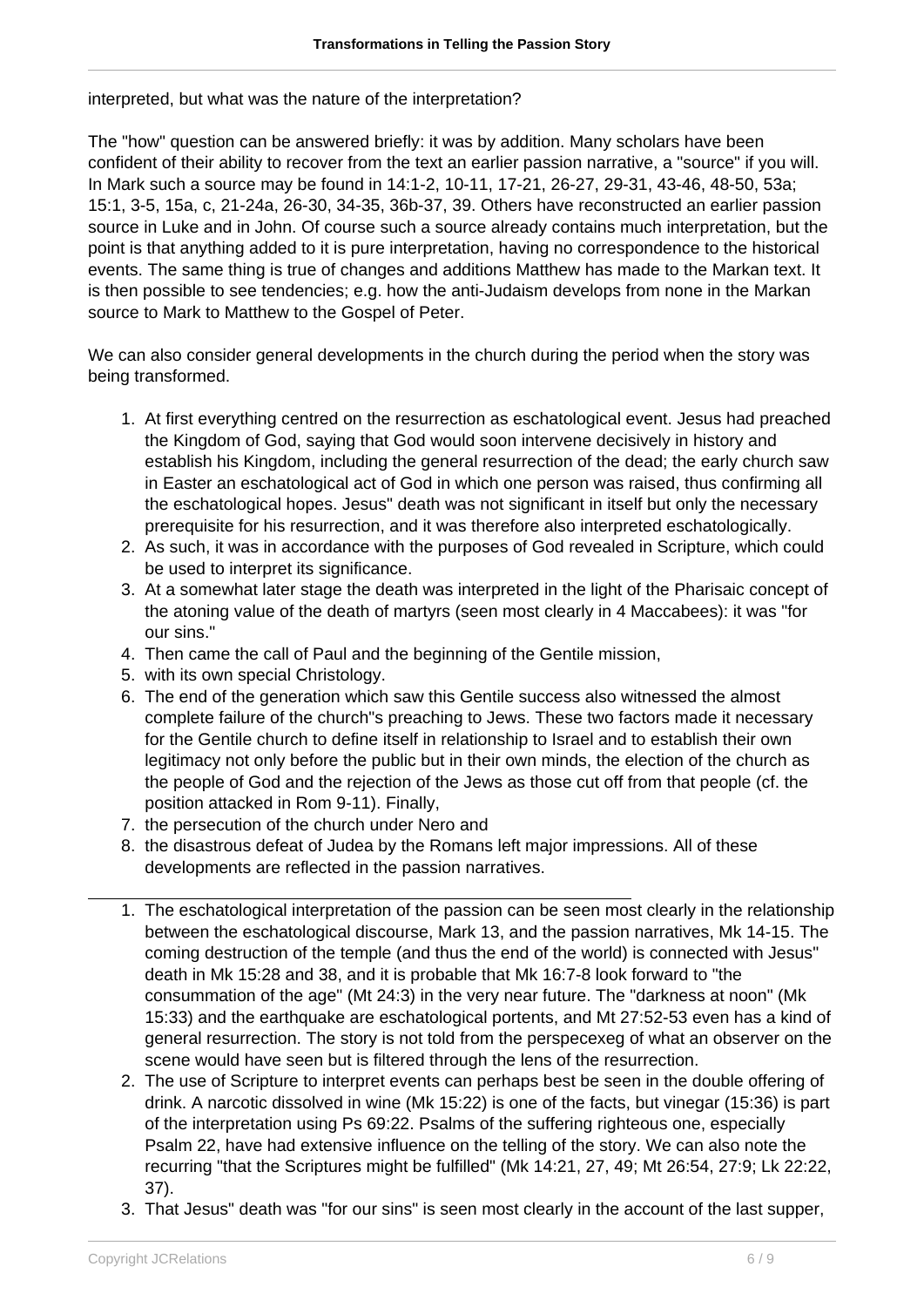but it is also present in the Barabbas episode. Barabbas was guilty of the crime with which Jesus was falsely charged, and in the most personal sense Jesus died "in his place." We can note that at least in the early stages of development, Jesus" death as a suffering righteous one makes atonement for all Israel, and not just the church. We can also note that contrary to later Christian piety neither in the passion nor anywhere else in the NT is Jesus said to have died "because of our sins" (in the sense that our sins or the sins of someone else killed him) but it is always "for our sins" (in the sense of liberating us from them). Also, one very important aspect of the Gethsemane episode is to allow Jesus to go voluntarily to his death.

- 4. The Gentile mission can be seen in the Roman centurion"s confession, "Truly this man was the Son of God" (Mk 15:39) and in the prediction of "the gospel being preached in the whole world" (Mk 14:9).
- 5. Christological affirmations of the early church are seen most clearly in the hearing before the High Priest. Jesus is the Son of God, the Lord of Psalm 110 and the Son of Man of Daniel 7. Note how in spite of the actual events this affirmation also denies that Jesus should be understood as Messiah. The major function of the whole scene is to have Jesus die for the truth of the Christology of the later church.
- 6. We now come to the most problematic transformation. It was not the so-called delay of the parousia which occasioned the greatest crisis for the early Christian movement, but it was the complete failure of the Jewish mission. This is true even if there existed a small Jewish-Christian sect in Jerusalem, for the teaching of Jesus, continued by his Jewish followers, was addressed to the whole of Israel and was not sectarian in nature. Mark"s way of dealing with the terrible failure is through his "Messianic secret" motif. If that mission failed it was because it was divinely willed: God must have hardened Israel"s heart. "To you has been given the secret of the Kingdom of God, but for those outside (the Jews) everything is in riddles, so that they may indeed see but not perceive, and may indeed hear but not understand; lest they should turn againnote be forgiven" (Mk 4:11-12).

At the same time, the new Gentile churches were very unsure of their own legitimacy. Partly they tried to appropriate for themselves things belonging to Israel (the unhistorical "preparation for the Passover," Mk 14:12-16, is an example). But mostly, for reasons that are complex, they thought that they could affirm that God had chosen the Gentiles only by saying that first he had rejected the Jews. This is seen, most forcefully in the scene before Pilate. There is a trial here, but it is a trial before the Jewish people as a whole, who are Jesus" accusers, and Pilate functions as Jesus" defense attorney. It was necessary for the Jews, all Israel, to reject Jesus, so that God could reject the Jews, and he had to reject the Jews so he could elect the Gentiles. We note also how the original mocking of the soldiers (Mk 15:16-20) has been shifted to the Jews (Mk 14:65; Lk 22:63-65; 23:11). (No more can be said here, but I have written about Matthew in "The Messiah of Israel as Teacher of the Gentiles," Int 29 (1975) 24-40; and about Luke in "Anti-Judaism and the Passion Narratives in Luke and Acts," Anti-Judaism in Early Christianity, Vol. 1, Paul and the Gospels (eds. P. Richardson and D. Granskou; Waterloo: Wilfred Laurier University Press, 1985).

- 7. I believe that what was just said is more important than the idea of a Roman apologetic motif. Christians did not want to appear to be politically subversive (cf. Acts 17:6-7), and so as a kind of political opportunism they whitewashed the character of Pilate, thereby inadvertently blackening the Jews. But in any case, the influence of the Neronian persecution in the injunction to the disciples to watch in Gethsemane and in the warning example of Peter"s denial of Jesus. (Or this may have more to do with Mark"s more general "theology of the disciples.")
- 8. At least part of the motivation for Matthew"s "His blood be on us and on our children" may have been a reflection of the tremendous amount of Jewish blood spilled in the catastrophes of C.E. 66-73, in an attempt to give a theological explanation for an event which had already happened.
- 9. One final observation can serve as a transition. The evangelists really wanted to put the two halves of their story, Jesus in Galilee and Jesus in Jerusalem, together. As Bultmann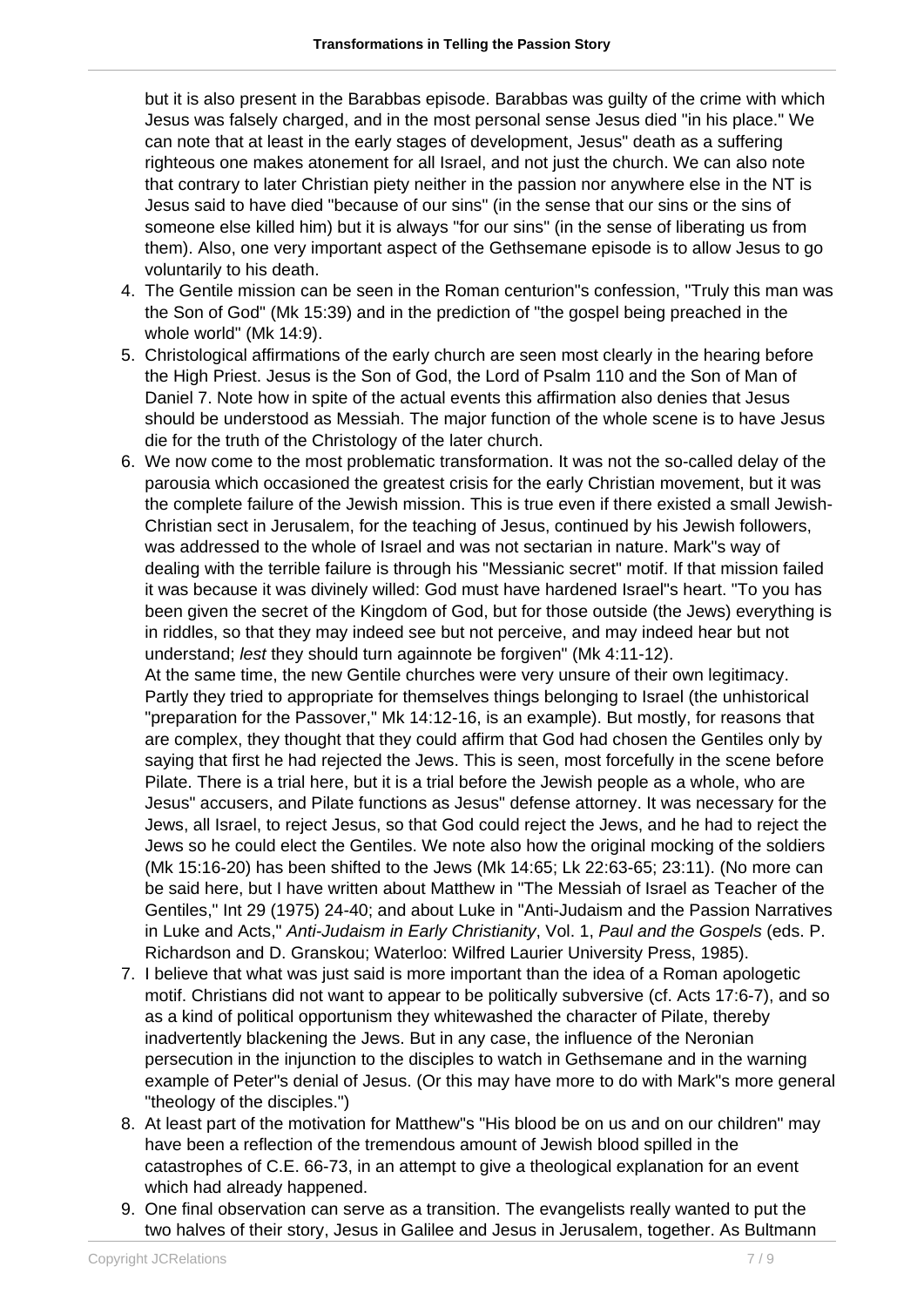put it, "What is certain is merely that he (Jesus) was crucified by the Romans, and thus suffered the death of a political criminal. The death can scarcely be understood as an inherent and necessary consequence of his activity; rather it took place because his activity was misconstrued as a political activity. In that case it would have been historically speaking - a , meaningless fate." It was natural that already the evangelists wanted to avoid such a conclusion, and so we hear of Jewish plots to kill Jesus earlier in the story: after the healing of a withered hand on the Sabbath (Mk 3:6), or after the allegory of the wicked tenants (Mk 12:12 ), or after the resurrection of Lazarus (Jn 11:45-53). (On the other hand, to put the plot after the temple event (Mk 11:18) may well come close to the truth, even if Mark may not have known it.) We can also list the strange double accusation of blasphemy in Mk 2:7 and 14:64. But this desire to connect Jesus" death with his life is even stronger in subsequent interpretation.

## **IV**

The telling of the passion story has had bad effects in the past, physically for Jews and theologically for many Christians. What transformations can we make on the story today to improve the situation? In the first place, it should be clear by now that I want to remove all anti-Judaism not only from traditional interpretation but also from the text itself. The first task then is to look seriously at the texts from this perspective and clearly to identify the objectionable aspects. But what justification could we possibly adduce for tampering with the sacred text? Here is where the importance of our earlier canonical discussion comes to the fore. Anything in the Apostolic Writings which is not a legitimate midrash on but basically contradicts Holy Scripture is for that reason to be rejected.

In the second place, we need to think further about the last point raised in our discussion of the evangelists, the need to connect Jesus" death with his life, which is even stronger with us. We all find the death of Archbishop Romero somehow satisfying, because it was the direct result of his life"s work. On the other hand, we think Laurence of Arabia should have died on the back of a camel and not in a senseless motorcycle accident. We have a very strong desire to have Jesus die for the truth of the gospel, however we define it. 1) Jesus died for proclaiming that God is gracious to repentant sinners. 2) Or, Jesus died because he taught in parables. 3) Or, Jesus died for blasphemously usurping God"s place in forgiving sins. 4) Or, Jesus died because of tablefellowship with sinners. 5) Or, Jesus died for the Christological titles of the early church. 6) Or, and this is the most prevalent, Jesus died because he attacked the Torah God gave to Israel. I think such assertions are patently absurd, although they are still being made by otherwise reputable theologians. The problem is that if Jesus died for the truth, there must have been Jews who were violently opposed to that truth, but of this we can find no evidence. At least such assertions pretend to make historical statements, but there are further ramifications. We tend to assume that what Jesus taught was religiously true, and we sometimes define religiously true by our own concerns. Thus some feminists have thought that Jesus must have been a feminist too, and that therefore the Jews were all misogynists. Or, some pietists have thought that Jesus must have been interested in spirituality, and that therefore the Jews must have been interested in external obedience only. Or, some social activists have thought that Jesus wanted to lead a social revolution, and that the Jews must have supported multinational corporations. All of this stems from the well-meaning attempt to connect Jesus" death with his life, but I think we have to come to terms with the fact that no such connection may be possible.

There are other examples of how in our desire to interpret the passion narrative in terms of our own religiosity we go beyond the texts themselves. This could be seen in any attempt to use the story to evoke in people emotions of hatred or pity or guilt. ("Ah, holy Jesus, how hast thou offended?... who is it denied thee, I crucified thee" is bad theology and is not in the text.) Why not use some of the other theological motifs we identified above? Why not speak of the death of Jesus